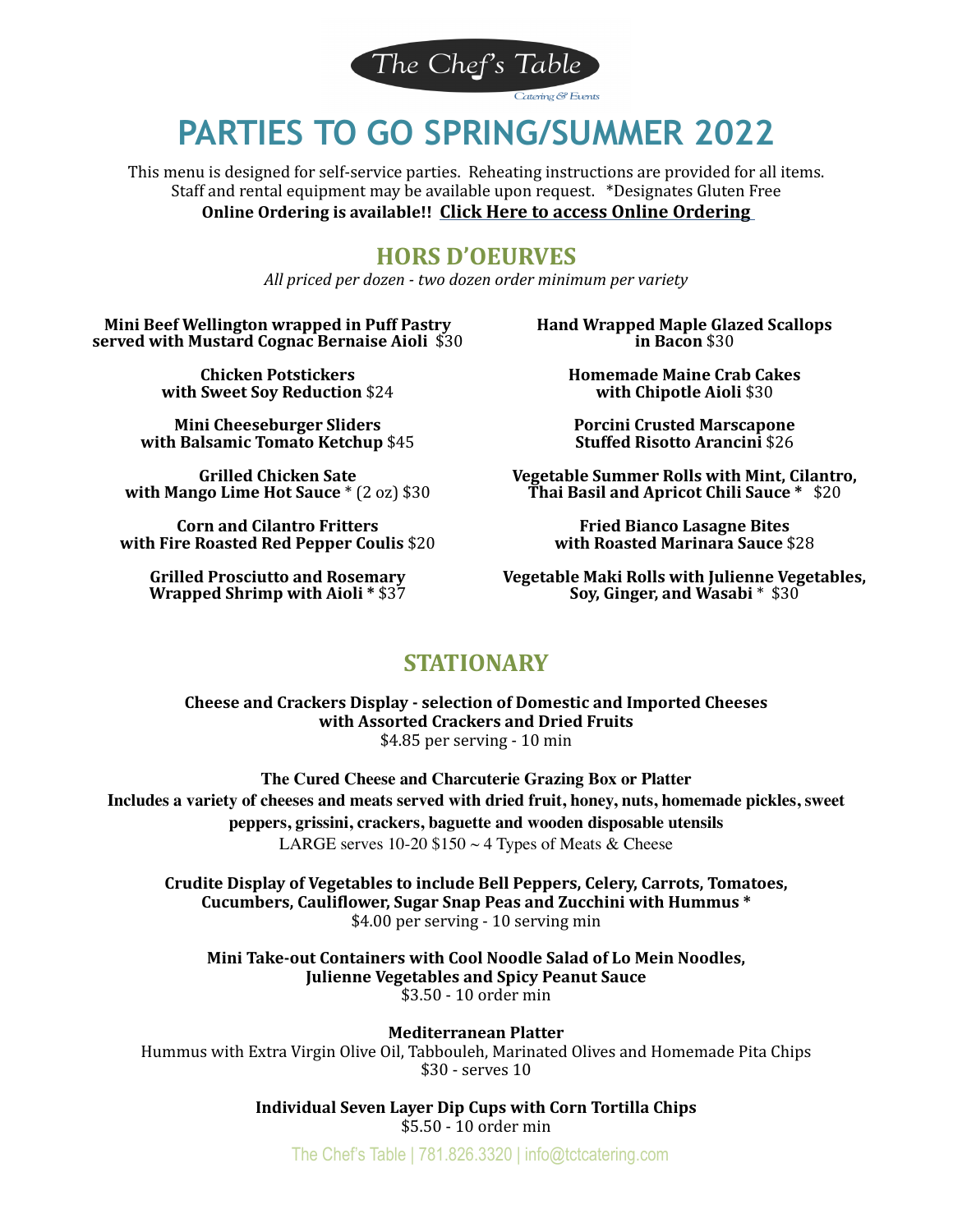# **SALADS**

**Field Green Salad with Diced Cucumbers, Tomatoes, Peppers, Spun Carrots** and Balsamic Vinaigrette \* \$37 serves 10 | \$70 serves 20

**Strawberry & Spinach Salad with Goat Cheese, Candied Walnuts and Aged Balsamic\*** \$48 serves 10 | \$90 serves 20

**Classic Caesar salad with Homemade Croutons and Pecorino Romano** \$37 serves 10 | \$68 serves 20

Caprese Salad with Vine RipeTomatoes, Fresh Mozzarella, Extra Virgin Olive Oil, **Basil and Aged Balsamic Vinegar \****(seasonal availability)* \$58 serves 10 | \$112 serves 20

Wild Rice Salad with Toasted Pecans, Arugula, Goat Cheese and Dried Cranberries \* \$42 serves 10 | \$80 serves 20

**Orzo Greek Salad with Arugula, Pita Croutons, Marinated Feta, Tomatoes, Cucumbers and Black Olives with a Red Wine Dressing** \$48 serves 10 | \$90 serves 20

**Tri-Color Tortellini Salad with Julienne Vegetables and Herbed Vinaigrette** \$48 serves 10 | \$90 serves 20

Grilled Cherry Tomato Pasta Salad with Julienne Vegetables, **Basil Vinaigrette & Parmesan Cheese** \$32 serves 10 | \$60 serves 20

> **SOUPS** Priced per quart (3 quart minimum)

New England Clam Chowder with Oyster Crackers - \$17

**Vanilla Butternut Puree Soup \* \$13**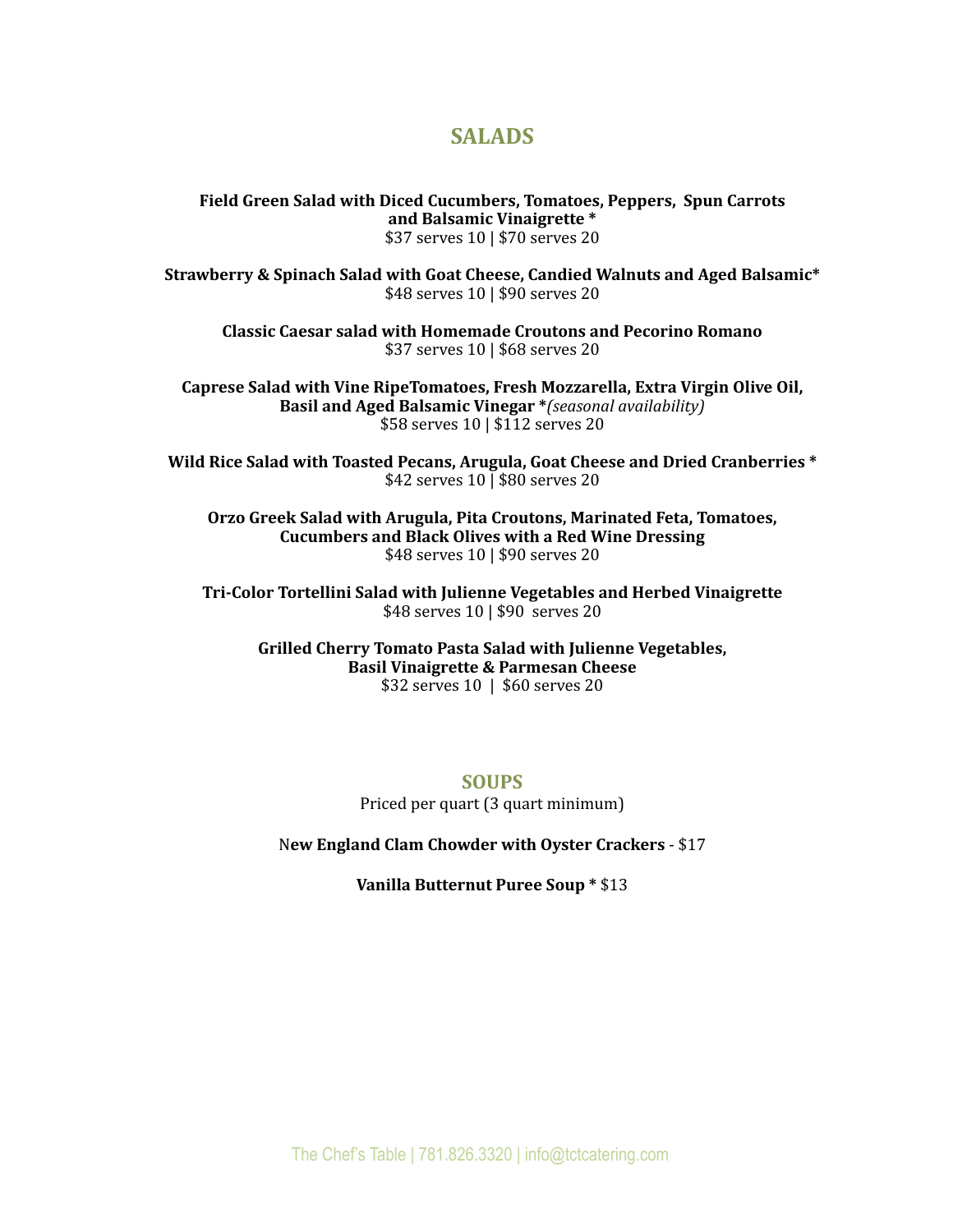## **HEARTY FINGER SANDWICHES**

Priced per dozen. Minimum 1 dozen per variety

#### **Chicken Salad Roll-up with Grapes and Pecans - \$48**

**Herb Roasted Turkey with Cranberry-Sage Aioli on Country Roll - \$48** *(additional \$12 for gluten free roll-up)*

**Honey Ham with Swiss and Orange Dijon Aioli on a Tuscan Roll - \$48** 

**Beef Tenderloin with Roasted Red Peppers, Field Greens & Horseradish on a Baguette** - \$58

**Grilled Vegetables with Hummus and Field Greens on a Tuscan Roll** - \$55

#### **SIDES**

(All priced per quart unless noted - quarts generally serve  $4-6$ )

**Mashed Yukon Potatoes\*** - \$14 **Herb Roasted Red Creamer Potatoes\*** - \$14 **Basmati Rice with Laurel and Thyme\*** - \$13 **Seasonal Vegetables Roasted with Olive Oil & Thyme\*** - \$16 **Balsamic Grilled Vegetable Platter \***  $$5.85$  per guest - 10 min

**Green Beans Almondine\*** - \$16 **New England Coleslaw\*** - \$13 **Traditional Potato Salad\*** - \$13 **Coriander Corn Bread** \$18 half pan- serves 15-20 **Dinner Rolls-** \$9 per dozen

# **IN-HOUSE CURED AND SMOKED BBO**

**Memphis Style Pork Ribs with Sweet Cured BBQ Sauce \* \$30 per full rack** 

Texas Style Whole Beef Brisket with Sweet Onion BBO Sauce \* 11 lb brisket -serves 20-25 \$185

**North Caroline Pulled Pork with Coleslaw and Rolls**  $$100$  half tray with 24 rolls  $|$190$  for full tray with 48 rolls

**Pulled Chicken with Curtido Slaw and Rolls**  $$100$  half tray with 24 rolls  $|$190$  for full tray with 48 rolls

In-House Sweet Italian Sausage with Sautéed Peppers and Onions \* \$42 for half tray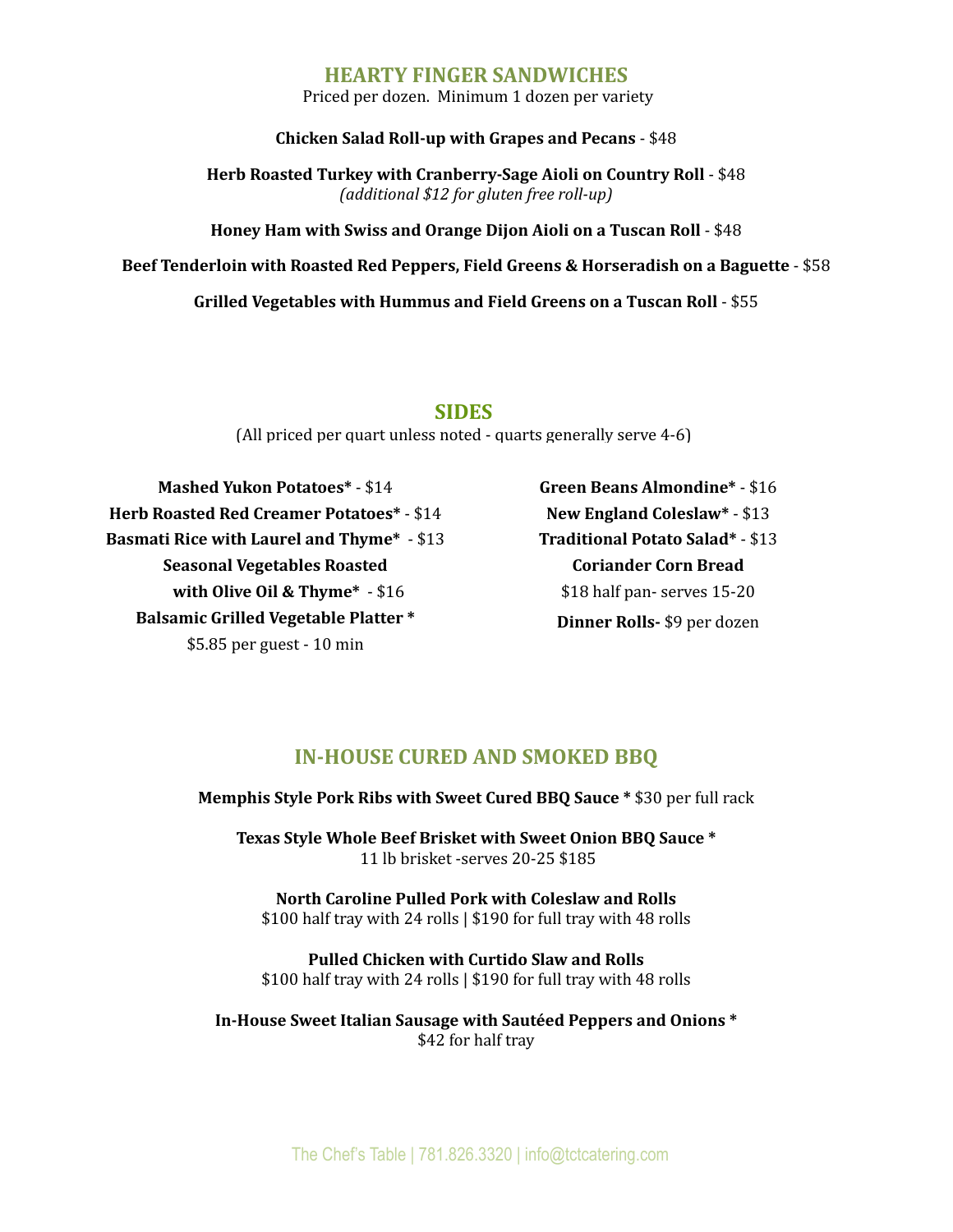#### **POULTRY**

**Baked Chicken Penne with Roasted Tomato Sauce topped with Mozzarella and Herbs** \$32 half tray | \$60 full tray

> **Chicken, Broccoli and Penne**  $$32$  half tray  $| $60$  full tray

Chicken Roulade stuffed with Asparagus and Brie<sup>\*</sup>  $$75$  half tray  $\mid $140$  full tray

Grilled and Chilled Lemon and Herb Sliced Chicken Breast over Quinoa, Watercress, Snap Peas, Tomatoes, Cucumbers and Red Onion with Basil Vinaigrette \*  $$8.30$  per serving - min 10

> **Chicken Piccata with Lemon Caper Sauce \*** \$8.30 per serving - min 10

**Chicken Marsala with Sautéed Mushrooms \*** \$8.30 per serving - min 10

Grilled 5 oz Chicken Skewers with Citrus Marinade  $*$ \$9.30 per skewer - min 10

#### **BEEF**

**Sliced Filet of Beef Platter served with Horseradish Cream, Caramelized Onions and Rolls**<br>serves 12 - \$150

Herb Crusted Sirloin Roast with Chimichurri Sauce \* serves 10-12 - \$150

Teriyaki Glazed Sirloin Tips with Grilled Peppers and Onions \* 4 oz per person- \$75 half tray | \$140 full

**Grilled and Chilled Sliced Adobo Rubbed Flank Steak over Greens with Smokey Tomato Salsa, Chipotle Aioli and Crispy Tortilla Strips**  $$10.25$  per serving - min 10

> Grilled 5 oz Beef Teriyaki Skewers \*  $$11.50 - min 10$

**Classic Meat and Cheese Lasagne**  $$35$  - half tray

**Meatballs with Marinara Sauce** \$34 - half tray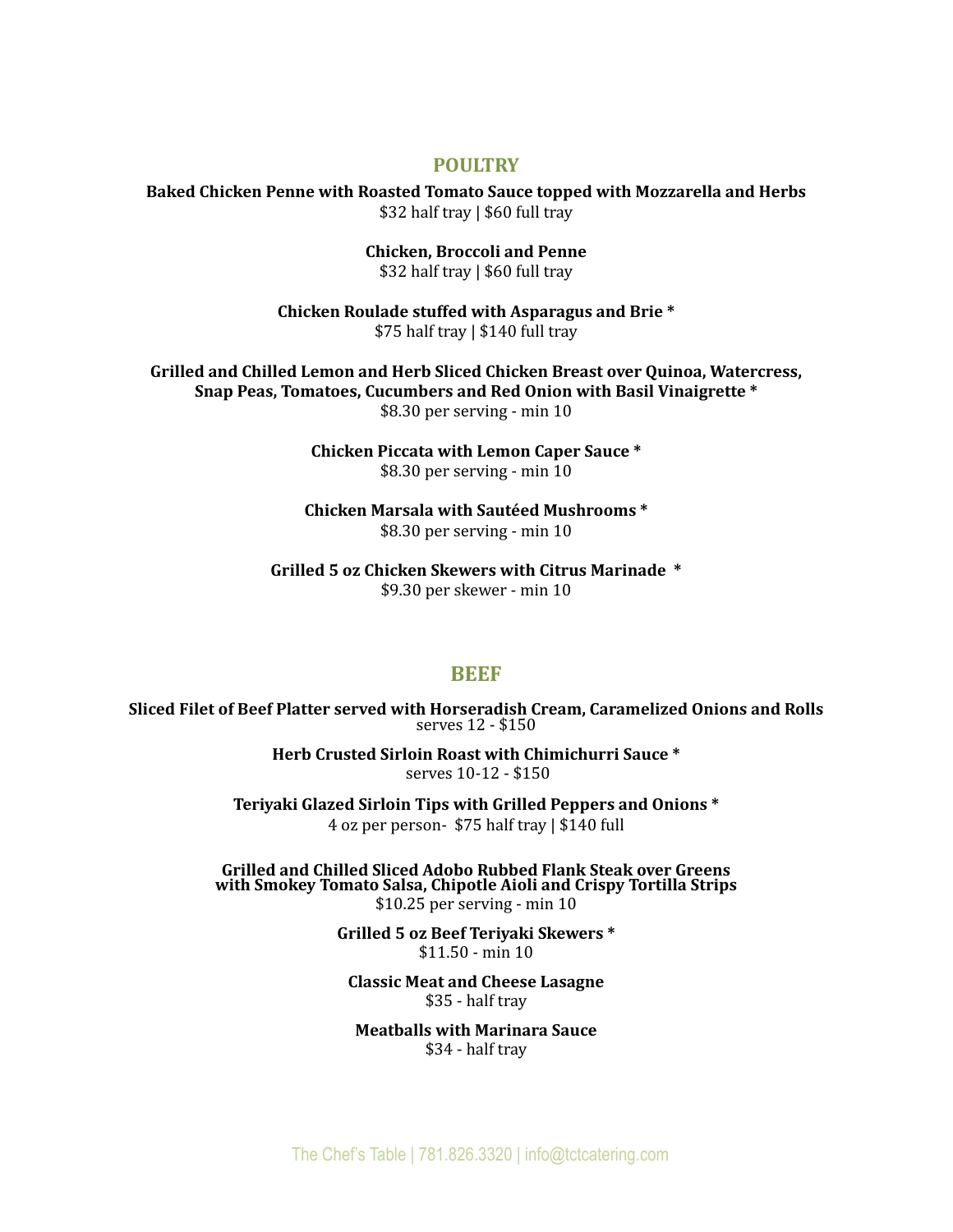## **SEAFOOD**

Garlicky Shrimp and Bowtie Pasta with Fresh Herbs, Lemon and Asparagus  $$85$  half tray  $|$160$  full tray

> **Mustard Ginger Glazed Salmon \*** \$12 per serving - min 10

Grilled and Chilled Shrimp with Corn, Tomato, Red Onion, Black Bean and Charred Romaine with Cilantro Lime Vinaigrette \*  $$14.50$  per serving - min 10

Grilled 5 oz Shrimp and Scallop Skewers with Citrus Marinade \* \$14 per skewer - min 10

> **Twin Grey Stole stuffed with Lobster and Scallops** and topped with Herbed Buttered Panko \$16 per serving - min 10

## **VEGETARIAN**

Grilled Black Bean Cake with Sweet Potato Cowboy "Caviar" \*  $$7.50$  per serving - min 10

> **Tuscan Vegetable Lasagne** \$40 - half tray

**Pasta Primavera**   $$42$  half tray  $| $75$  full tray

#### **KIDS**

**Crispy Chicken Tenders with Sweet and Sour** \$26 per dozen

> **Mac n Cheese**  $$26$  - half tray

# **DESSERTS**

**Fresh Baked Cookies Chocolate Chip, Peanut Butter, Chocolate Chocolate Chunk and Maria's Molasses** \$20 per dozen - min 1 dozen per variety

**Homemade Squares and Bars Brown Butter Butterscotch Bars, Chocolate Fudge Brownies, Raspberry Crumble Squares Blueberry Squares and Lemon Curd Squares** \$22 per dozen - min 1 dozen per variety

> **Individual "Death by Chocolate" Trifles**  $$5.00$  each - min 10

> > **Individual Fresh Fruit Trifles**   $$5.50$  each - min 10

**Dessert Shots** Chocolate Mousse Shots \$15 - per half dozen Key Lime Pie Shots \$15 - per half dozen